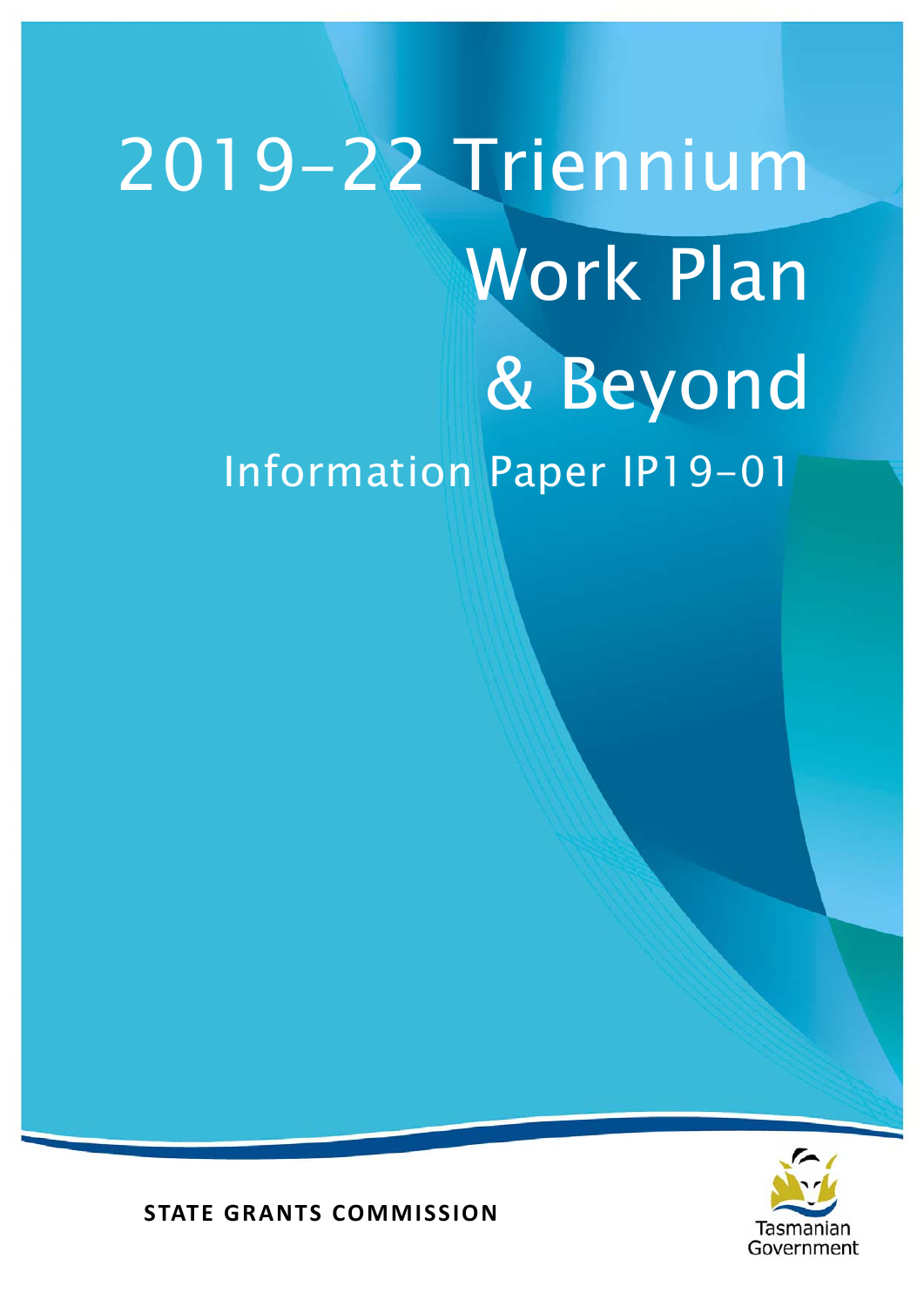## Triennium Review Context

The State Grants Commission (the Commission) is an independent statutory body responsible for recommending the distribution of Australian Government and State Government funds to Tasmanian local government authorities. To ensure that the distribution of available funds is as equitable and contemporary as possible, the Commission continually monitors council practices and updates assessment methods and data where appropriate.

To provide some structure to updating the distribution methods of the Australian Government Financial Assistance Grants(FAGs), the Commission operates a triennial review policy whereby major method changes are introduced only every three years, with data updates and minor changes applied every year.

| Distribution | Action                        |
|--------------|-------------------------------|
| 2018-19      | Method Changes + Data Updates |
| 2019-20      | Data Updates                  |
| 2020-21      | Data Updates                  |
| 2021-22      | Method Changes + Data Updates |
|              |                               |

#### Overview of Triennial Review Period (FAGs)

As this is the start of the next Triennium, the 2019 Hearings and Visits discussions provide an opportunity for the Commission to also indicate to councils the projects that it is currently planning to undertake during the 2019‐22 Triennium, and their likely timing. These projects are outlined in the following paper.

The Commission also has a number of other matters that, at some future stage, it may consider or investigate further. Due to the breadth and extent of the work currently planned for the 2019-22 Triennium, any work on these "other matters" is likely to be occur in the following Triennium (2022‐25) unless the Commission's priorities change.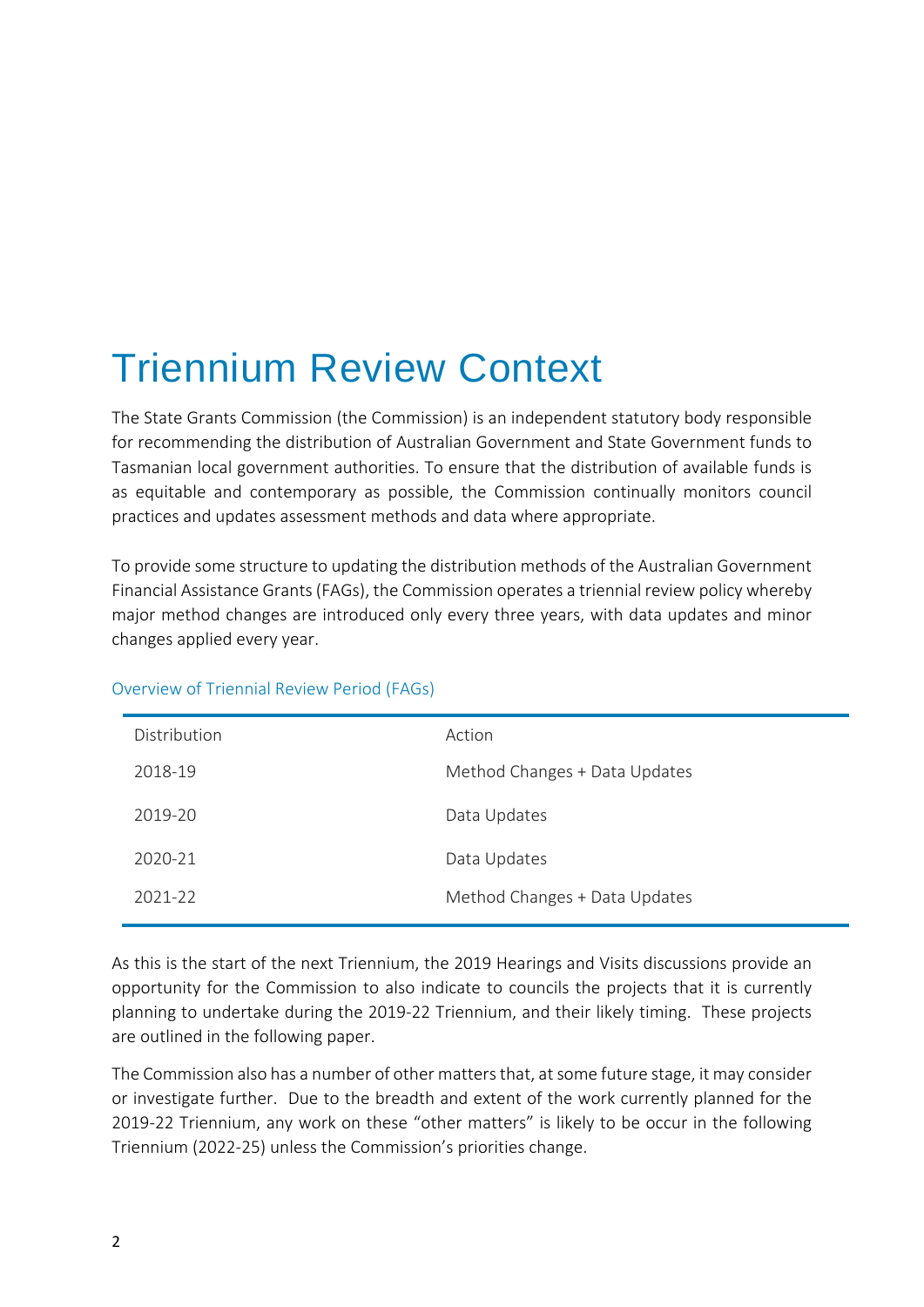The Commission welcomes any feedback from councils on its work plan and the Commission's priorities.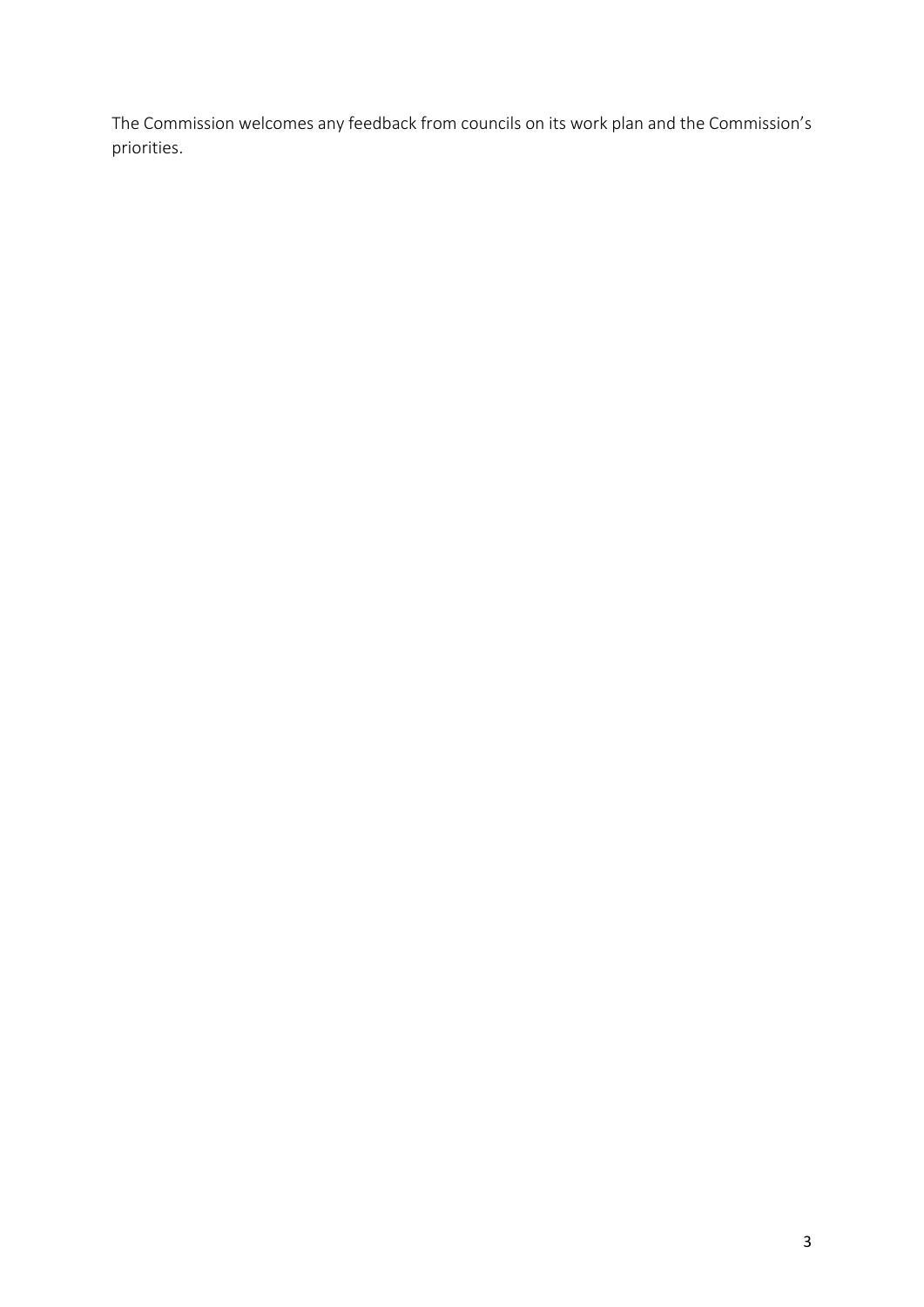| <b>Topic</b>                          | <b>Description</b>                                                                                                                                                                                                                                                                                                                                                                                                                                                                                                                                                                                                                                                                                                                                                                                                                                                                                                                                                                        | Priority & progress plan                                                                                                                                                                                                                                                                                                                                                                                                                    |
|---------------------------------------|-------------------------------------------------------------------------------------------------------------------------------------------------------------------------------------------------------------------------------------------------------------------------------------------------------------------------------------------------------------------------------------------------------------------------------------------------------------------------------------------------------------------------------------------------------------------------------------------------------------------------------------------------------------------------------------------------------------------------------------------------------------------------------------------------------------------------------------------------------------------------------------------------------------------------------------------------------------------------------------------|---------------------------------------------------------------------------------------------------------------------------------------------------------------------------------------------------------------------------------------------------------------------------------------------------------------------------------------------------------------------------------------------------------------------------------------------|
| Socio-economic/demographic<br>matters | At the 2018 Hearings and Visits, councils indicated that the Unemployment Cost<br>Adjustor is not recognising overall social-economic matters adequately and there is a<br>need for additional socio-economic recognition in the Commission's Base Grant Model<br>beyond the current Unemployment Cost Adjustor, such as recognising disability, age<br>demographics, migrant populations, income levels. As a consequence, the Commission<br>determined that further work was required on socioeconomic matters.<br>This Review may involve:<br>Further research into the SEIFA index and a comparison with unemployment<br>data over a long period to better understand the implications of moving to<br>this index; and<br>Review of other state grant commissions methodologies to see what<br>socioeconomic cost adjustors are used and how.                                                                                                                                         | High<br>2019-22 Triennium<br>Comment:<br>This topic is the subject of<br>Discussion Paper DP19-01, being<br>discussed with councils as part of<br>the 2019 Hearings and Visits.<br>The<br>Commission<br>anticipates<br>completing this project during<br>2019.<br>Any changes resulting from this<br>project will not be implemented<br>the<br>until<br>of<br>end<br>the<br>2019-22 Triennium, and inform<br>the 2021-22 Grant allocations. |
| Regional Responsibility               | Following the 2018 Hearings and Visits, and given changing circumstances since the last<br>review of this cost adjustor, the Commission resolved that the Regional Responsibility<br>Cost Adjustor does require review and it is a relatively high priority for the<br>Commission. 2018 Feedback from councils indicated no support for any of the high<br>level proxy measures proposed in DP18-01 and no viable alternative high level proxy<br>measures were suggested.<br>The Commission expects this review to focus on:<br>Understanding the impacts of non-resident populations;<br>$\bullet$<br>researching approaches adopted by other local government grants commissions<br>$\bullet$<br>relating to service industries compared to the Commission's current regional<br>responsibility;<br>a review of the relationship of the Commission's current Regional Responsibility<br>$\bullet$<br>Cost Adjustor with other "population serviced" type cost adjustors (including the | High<br>2019-22 Triennium<br>Comment:<br>This topic is the subject of a<br>Conversation Starter (CS19-02<br>Provision of Services to Non-<br>Residents) in 2019, with a view to<br>gaining council input to the next<br>stage of this review. Outcomes<br>from the discussion with councils<br>will influence the options to be                                                                                                             |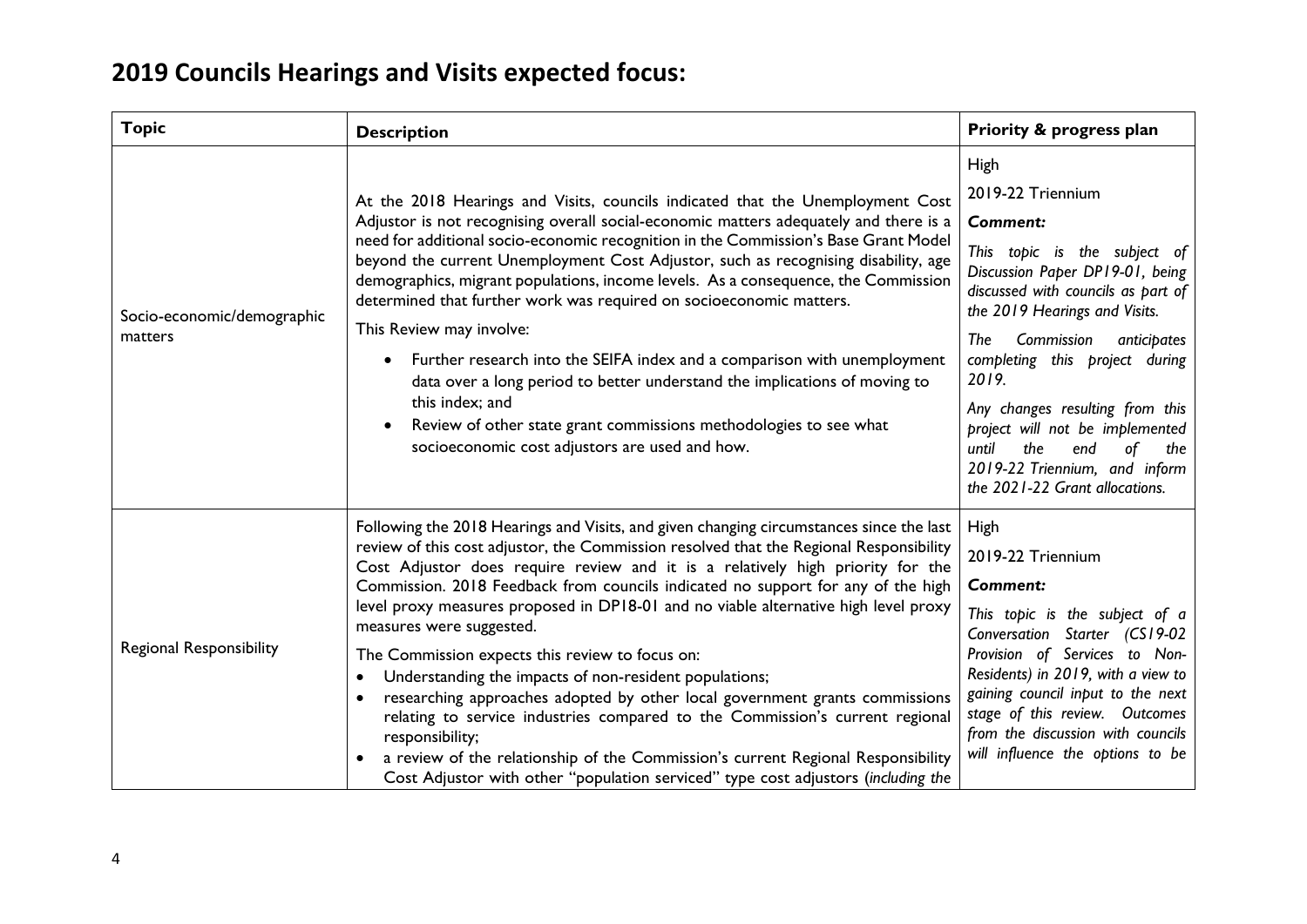|                                                     | Absentee Population Cost Adjustor, Worker Influx Cost Adjustor, both Scale Cost Adjustors<br>and the Tourism Cost Adjustors); and<br>Considering the special expenditure proposal.                                                                                                                                                                                                                                                                                                                                                                                                                                                                                                                                                                                                                                                                                                | discussed during the 2020 and<br>2021 Hearings and Visits.<br>Commission<br>The<br>anticipates<br>completing this project during<br>2021.                                                                                                                                                                                                                                                                                                                                                                                                                                                                                                     |
|-----------------------------------------------------|-----------------------------------------------------------------------------------------------------------------------------------------------------------------------------------------------------------------------------------------------------------------------------------------------------------------------------------------------------------------------------------------------------------------------------------------------------------------------------------------------------------------------------------------------------------------------------------------------------------------------------------------------------------------------------------------------------------------------------------------------------------------------------------------------------------------------------------------------------------------------------------|-----------------------------------------------------------------------------------------------------------------------------------------------------------------------------------------------------------------------------------------------------------------------------------------------------------------------------------------------------------------------------------------------------------------------------------------------------------------------------------------------------------------------------------------------------------------------------------------------------------------------------------------------|
| Road Grants Model - Road<br><b>Practices Review</b> | This involves a Full Review of the assumed Road Practices that underpin the<br>Commission's Road Preservation Model. The Review will focus on updating the<br>technical practices that are currently assumed in the Road Costing Model to reflect<br>improvements in Road Construction and Maintenance practices.<br>This Review will not encompass a review of the Commission's assumed Standard Road<br>Profiles (i.e. the Standard Road Profiles for Urban Sealed, Rural sealed and Unsealed<br>Roads will continue as they are currently defined).<br>This Road Practices Review may involve the engagement of an engineering consultant,<br>and/or a working group of council engineers to determine the standard practices being<br>used by councils for road construction and maintenance practices, to determine the<br>current annual asset preservation cost for roads. | High<br>2019-22 Triennium<br>Comment:<br>This project is just commencing<br>with comments being sought from<br><b>IPWEA</b><br>engineers<br>and<br>facilitated/co-ordinated<br>by<br>the<br>Local Government Association of<br>Tasmania (LGAT). Comments are<br>due by mid-March 2019.<br>Depending on the feedback<br>received, this project may result in<br>some minor road costing model<br>data changes, which could be<br>adopted/incorporated into the<br>Commission's methodology when<br>received, or else trigger a major<br>review of the Commission's Road<br>Preservation Model. If a major<br>review<br>is<br>the<br>necessary, |
|                                                     |                                                                                                                                                                                                                                                                                                                                                                                                                                                                                                                                                                                                                                                                                                                                                                                                                                                                                   | Commission will need to consider<br>the timing and priority to give this<br>task.                                                                                                                                                                                                                                                                                                                                                                                                                                                                                                                                                             |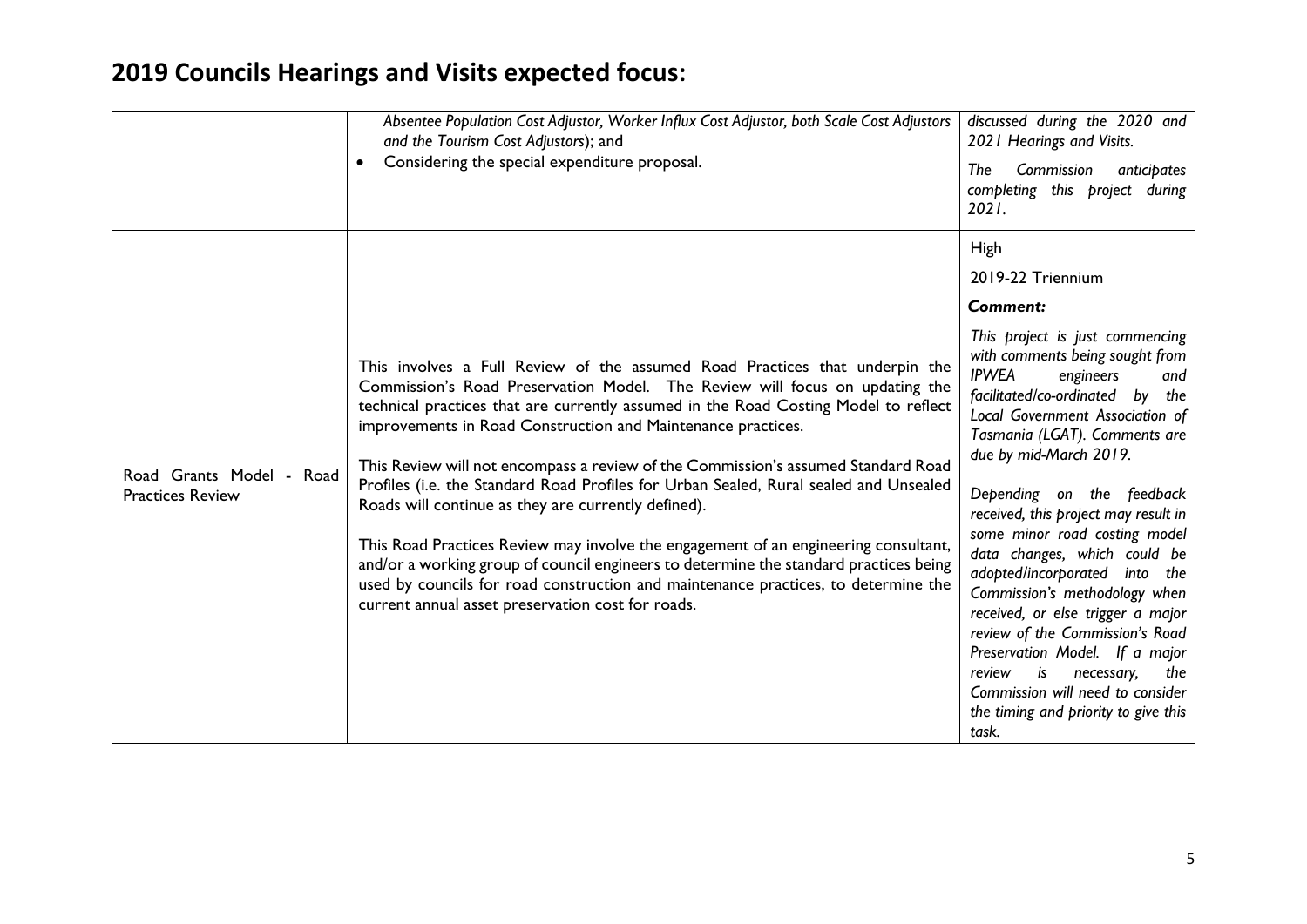| Commission<br>Survey      | Performance | In accordance with the Commission's Performance Appraisal Guidelines, an external<br>stakeholder assessment is conducted periodically.<br>During 2018-19, the Commission will undertake a council survey of its performance<br>and engagement with councils. | High<br>2019-22 Triennium<br>Comment:<br>2018-19<br>stakeholder<br>The<br>assessment will be conducted<br>through the process of seeking<br>feedback and council comments<br>on Conversation Starter CS19-01:<br>Engagement with councils. |
|---------------------------|-------------|--------------------------------------------------------------------------------------------------------------------------------------------------------------------------------------------------------------------------------------------------------------|--------------------------------------------------------------------------------------------------------------------------------------------------------------------------------------------------------------------------------------------|
| <b>Airport Allowances</b> |             | Investigate the King Island and Flinders airport net costs as part of the 2018 review of<br>the Base Grant Model's Airport Allowance                                                                                                                         | High<br>2019-22 Triennium<br>Comment:<br>This review is being conducted<br>using data sourced directly from<br>the relevant Island councils.                                                                                               |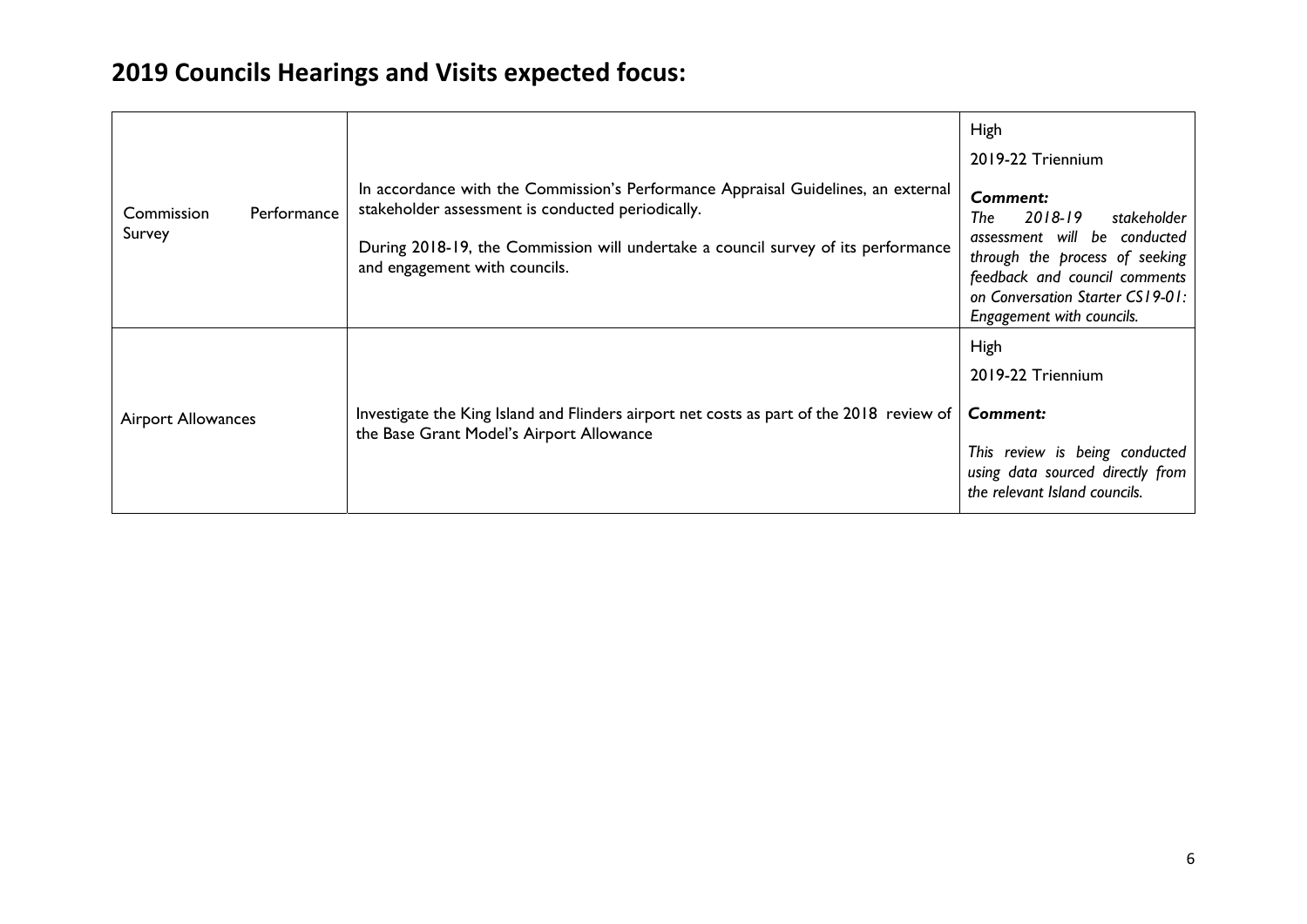| <b>Topic</b>                   | <b>Description</b>                                                                                                                                             | <b>Priority &amp; progress plan</b>                                                                                                 |
|--------------------------------|----------------------------------------------------------------------------------------------------------------------------------------------------------------|-------------------------------------------------------------------------------------------------------------------------------------|
|                                | In 2020 the Commission expects to continue to the next stage of the Regional<br>Responsibility Review. The 2020 project will depend on the findings from 2019. | High                                                                                                                                |
|                                |                                                                                                                                                                | 2019-22 Triennium                                                                                                                   |
|                                |                                                                                                                                                                | Comment:                                                                                                                            |
| <b>Regional Responsibility</b> |                                                                                                                                                                | This topic is expected to be the<br>subject of a Discussion Paper in<br>2020 and 2021 given the breadth<br>of its potential impact. |
|                                |                                                                                                                                                                | The<br>Commission<br>anticipates<br>completing this project during<br>2021.                                                         |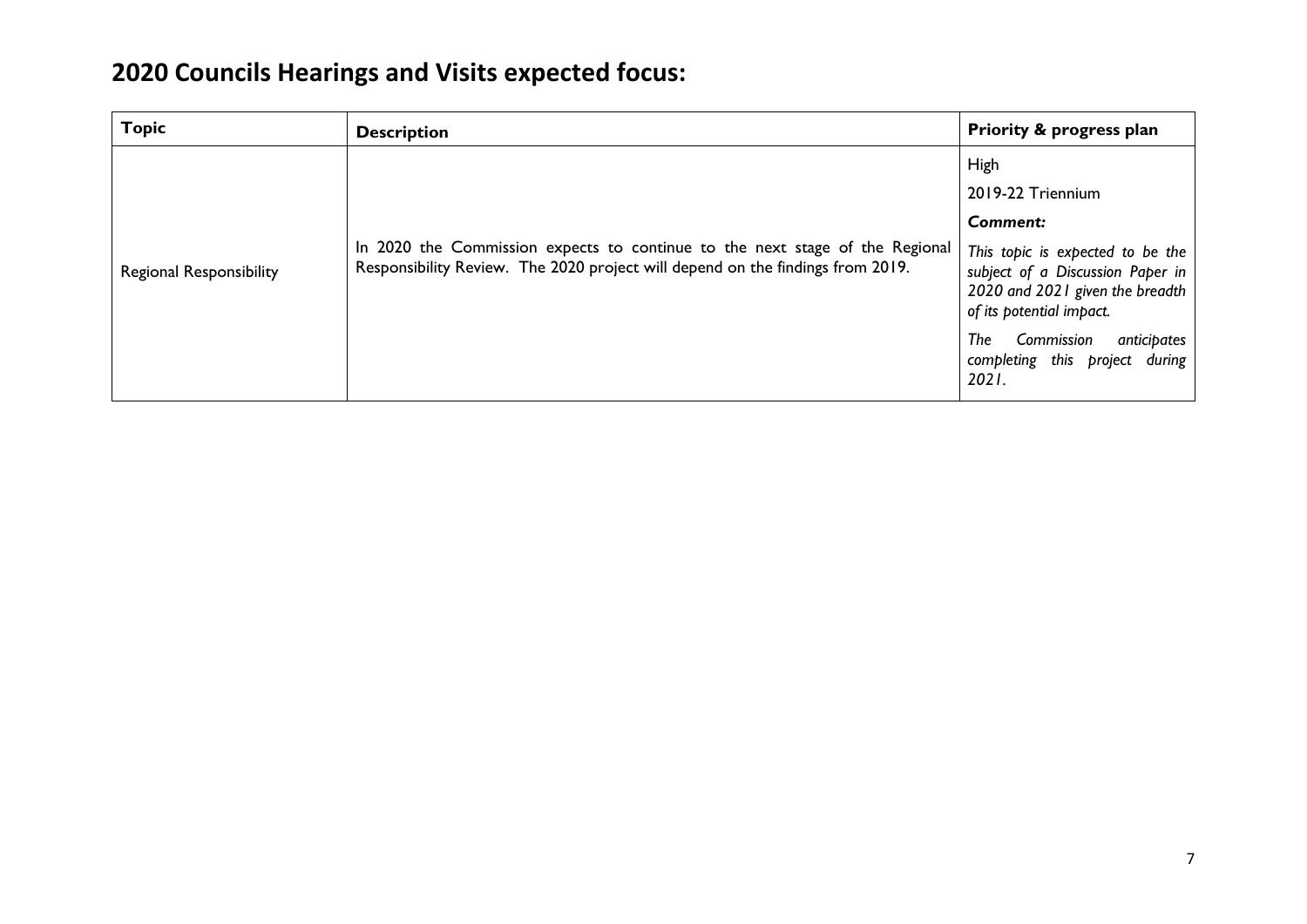| <b>Topic</b>                   | <b>Description</b>                                                                                                                                                                                                                                               | Priority & progress plan                                                                                                                                                                                                                                                                                                                                |
|--------------------------------|------------------------------------------------------------------------------------------------------------------------------------------------------------------------------------------------------------------------------------------------------------------|---------------------------------------------------------------------------------------------------------------------------------------------------------------------------------------------------------------------------------------------------------------------------------------------------------------------------------------------------------|
| <b>Regional Responsibility</b> | This phase of the project depends on the progress and outcomes of the 2019 and 2020<br>phases.<br>In 2021 the Commission expects the next stage of the Regional Responsibility Review<br>to focus on a preferred solution to the Regional Responsibility Review. | High<br>2019-22 Triennium<br>Comment:<br>This topic is expected to be the<br>subject of Discussion Papers in<br>2020 and 2021 given the breadth<br>of its potential impact.<br>The<br>Commission<br>anticipates<br>completing this project during<br>2021 with a view to implementing<br>any changes at the end of the<br>2019-22 Triennium, which will |
|                                |                                                                                                                                                                                                                                                                  | inform the 2021-22 Base Grant<br>allocations.                                                                                                                                                                                                                                                                                                           |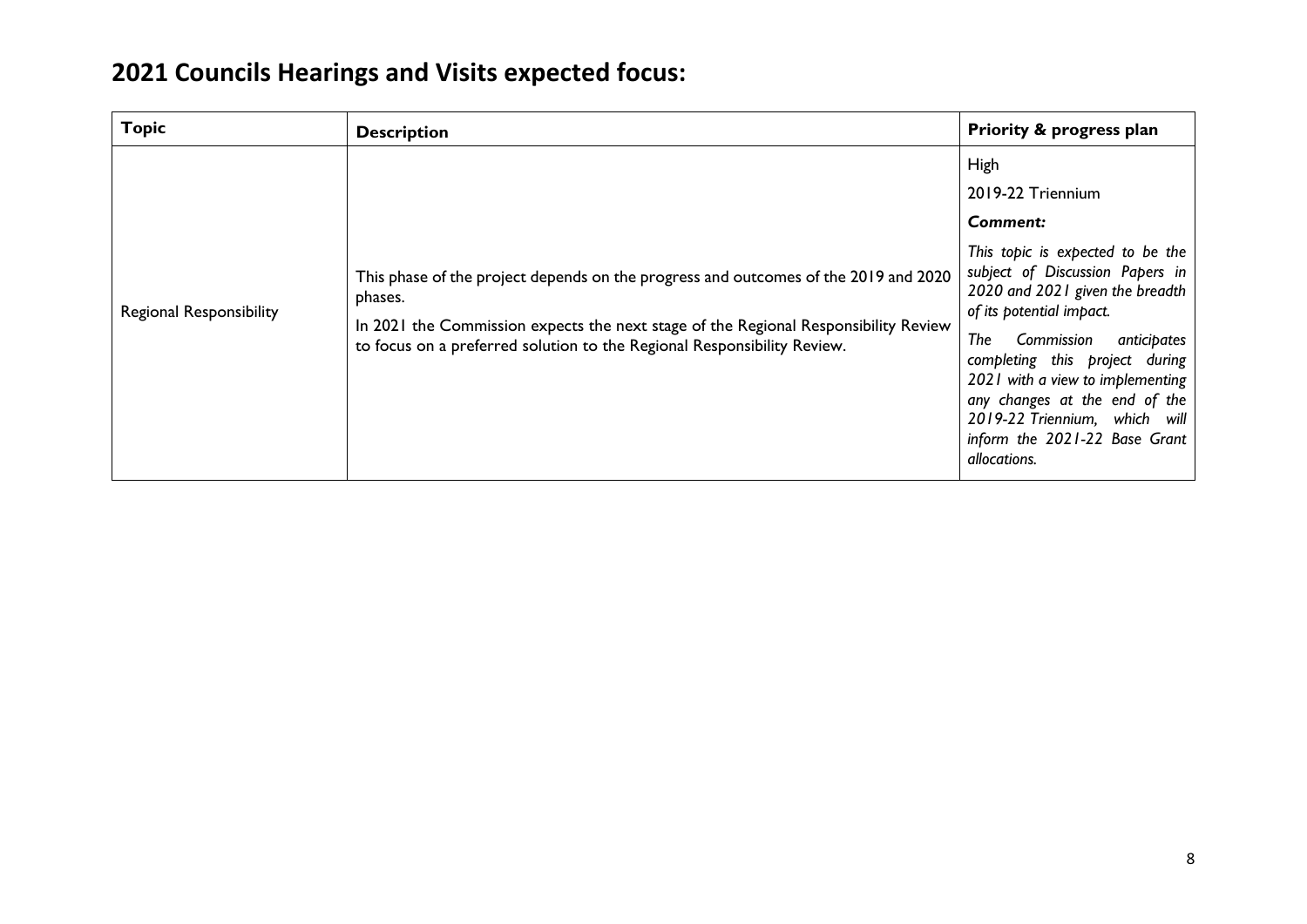| <b>Topic</b>                                         | <b>Description</b>                                                                                                                                                                                                                                                                                                                                                                                                                                                               | Priority & progress plan |
|------------------------------------------------------|----------------------------------------------------------------------------------------------------------------------------------------------------------------------------------------------------------------------------------------------------------------------------------------------------------------------------------------------------------------------------------------------------------------------------------------------------------------------------------|--------------------------|
| Base Grant Model - Averaging<br>and caps and collars | Review the concept/weighting of using the three year Averaging concept in the Base<br>Grant Model and its interaction with the Commission's Caps and Collars concepts.<br>Changing the weighting assigned to each year in the average calculation may also be<br>considered as part of the review.                                                                                                                                                                               |                          |
| Tourism                                              | This project depends on the results of the Regional Responsibility Review Project. If<br>there is a need for any additional recognition of tourism in the Base Grant Model<br>following the completion of the Regional Responsibility Review project, this project<br>will investigate other data options for measuring/informing a potential replacement<br>Tourism Cost Adjustor (as a consequence of the winding back of the Commission's<br>existing Tourism Cost Adjustor). |                          |
| Base Grant Model - GP Practice<br>Allowance          | Review the ongoing need for a GP Practice Allowance in the Commission's Base Grant<br>Model                                                                                                                                                                                                                                                                                                                                                                                      |                          |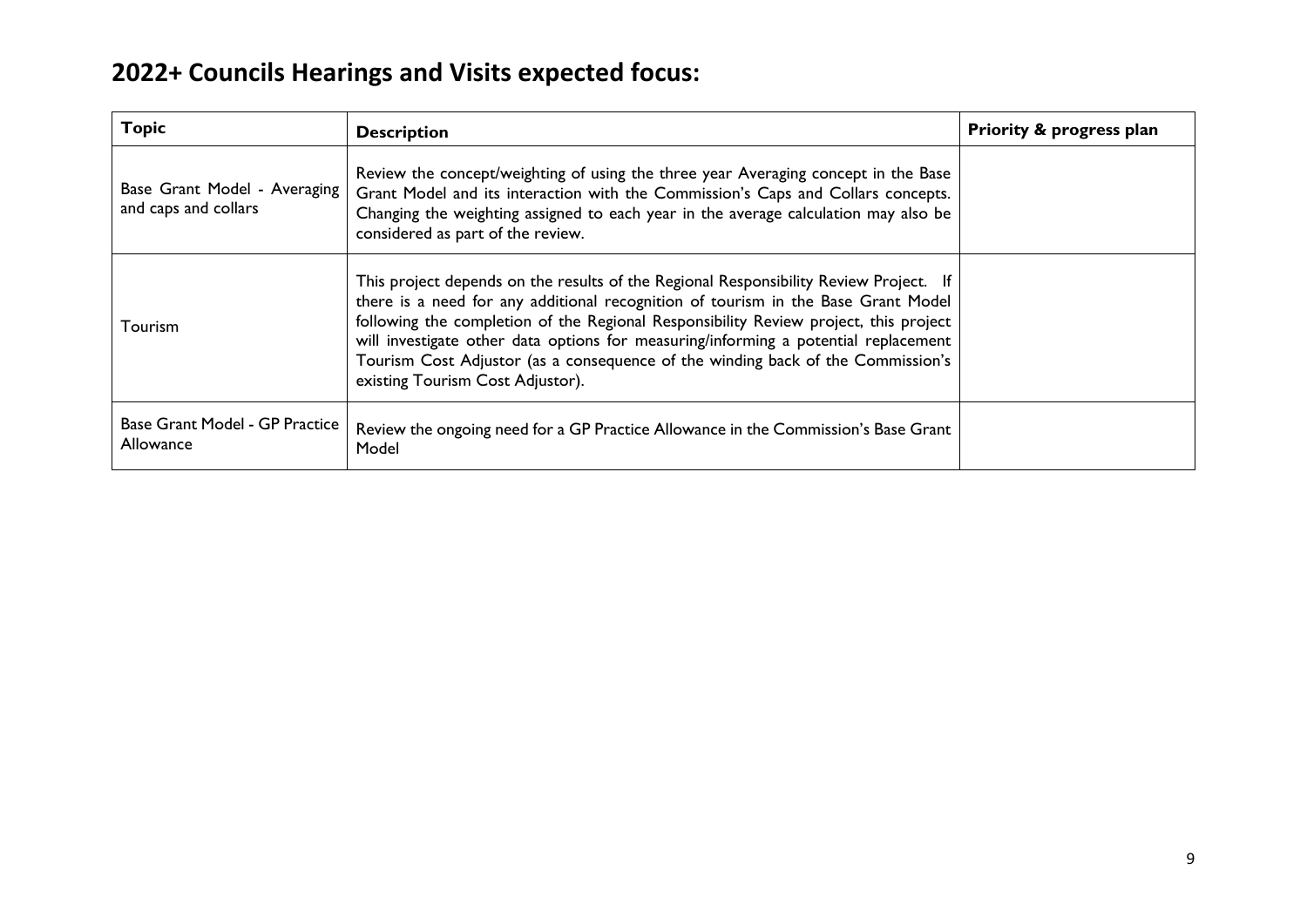## Submissions and timeframes

The Commission invites suggestions from councils on any other issues the Commission should consider over the 2019‐22 Triennium or comment on the Commission's draft 2019‐22 Triennium Work Plan. Councils should feel free to provide comments on any other pertinent issues regarding the Commission assessment methodologies.

Written submissions should be forwarded to the Commission Executive Officer as follows:

- By post: Executive Officer State Grants Commission GPO Box 147 HOBART TAS 7001
- By email: SGC@treasury.tas.gov.au

Submissions close on Friday 1 February 2019.

Further details regarding the annual assessments and methodology used by the Commission can be found in the *State Grants Commission 2017‐18 Annual Report, including 2018‐19 Financial Assistance Grant Recommendations*, the *State Grants Commission 2018‐19 Financial Assistance Grant Data Tables* and the *State Grants Commission Financial Assistance Grant Distribution Methodology* paper. These documents are available on the Commission website. Go to the Commission webpage (https://www.treasury.tas.gov.au/state‐grants‐commission) and then click Methodology and Publications.

Any queries should be directed to the Executive Officer on (03) 6166 4274.

### 2019 Hearings and Visits

The Commission will provide councils with an opportunity to discuss this paper and any other concerns during the 2019 Hearings and Visits program that will begin in February 2019.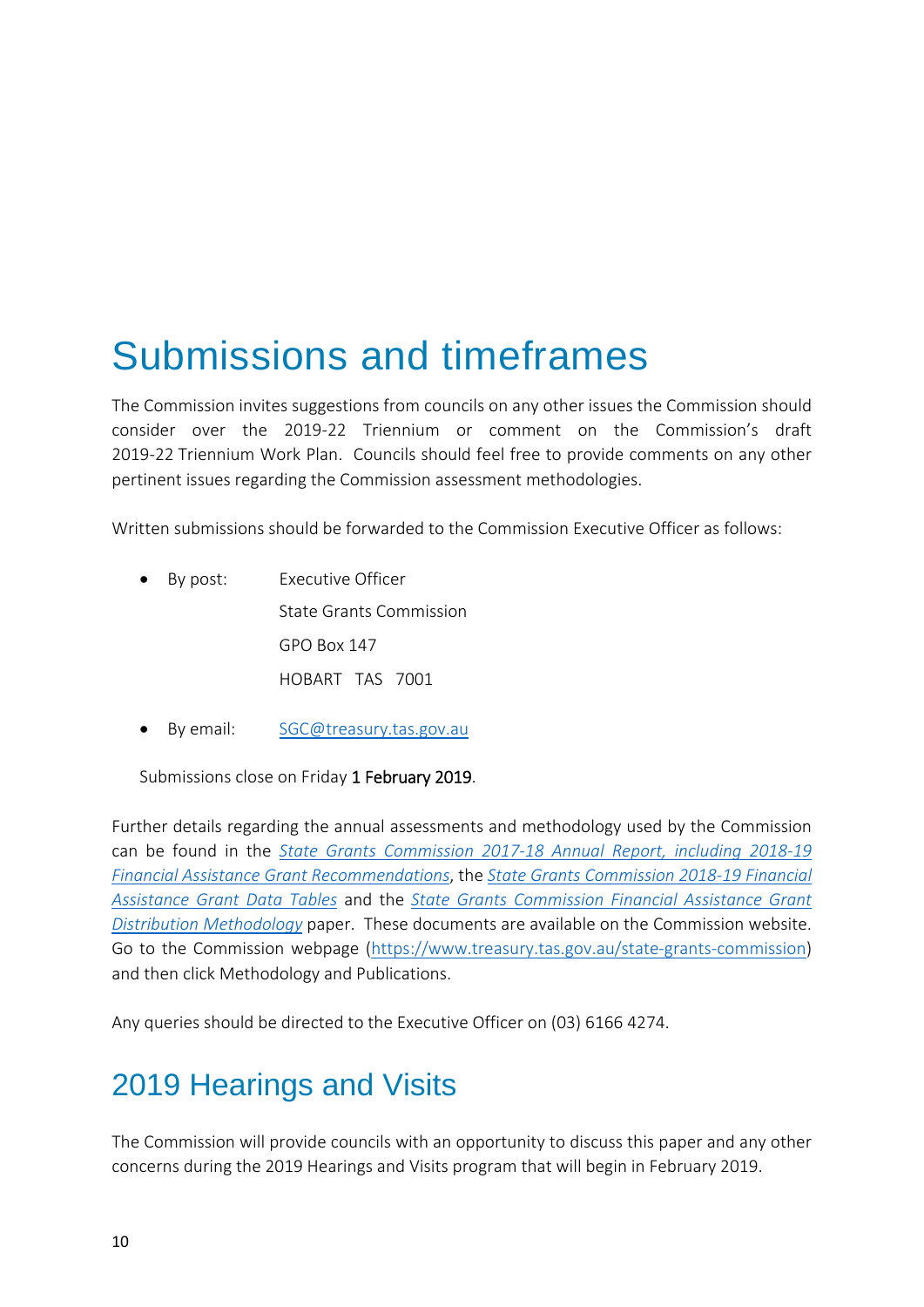Page intentionally left blank